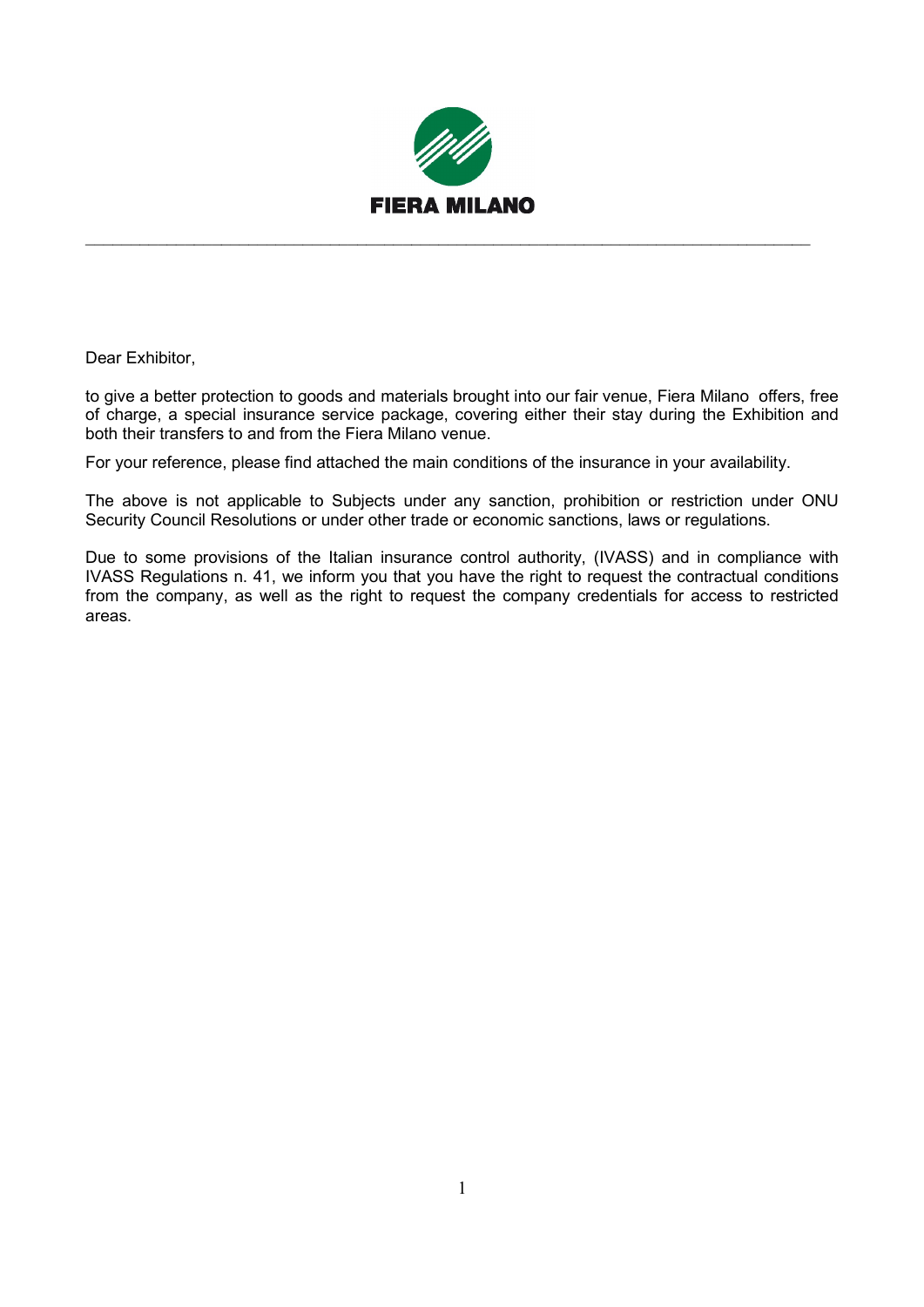## ALL RISKS INSURANCE POLICY FOR EXHIBITORS : MAIN CONDITIONS

| CONTRACTOR:              | FIERA MILANO S.P.A.                                                                                                                                                                                                                                                                                                                                                                                                                                                                                                                                                                                                                                                                                                                                                                                                                                                                                                                                                                                                                                                                                                                                                                                                                                                                                                                                                                                                                                                                                                                                                                                                                                                                                                                                                                                                                                 |
|--------------------------|-----------------------------------------------------------------------------------------------------------------------------------------------------------------------------------------------------------------------------------------------------------------------------------------------------------------------------------------------------------------------------------------------------------------------------------------------------------------------------------------------------------------------------------------------------------------------------------------------------------------------------------------------------------------------------------------------------------------------------------------------------------------------------------------------------------------------------------------------------------------------------------------------------------------------------------------------------------------------------------------------------------------------------------------------------------------------------------------------------------------------------------------------------------------------------------------------------------------------------------------------------------------------------------------------------------------------------------------------------------------------------------------------------------------------------------------------------------------------------------------------------------------------------------------------------------------------------------------------------------------------------------------------------------------------------------------------------------------------------------------------------------------------------------------------------------------------------------------------------|
| <b>INSURED ASSETS:</b>   | "Assets to be taken into the Fiera" belonging or used by the Exhibitors. Goods,<br>materials, fittings, equipment and any other items in connection with the trade booth,<br>with the exclusion of software of whatsoever nature, wherever installed, and money.                                                                                                                                                                                                                                                                                                                                                                                                                                                                                                                                                                                                                                                                                                                                                                                                                                                                                                                                                                                                                                                                                                                                                                                                                                                                                                                                                                                                                                                                                                                                                                                    |
| OBJECT OF THE INSURANCE: | From "nail to nail" ("Da chiodo a chiodo"): outward; goods placed/stored into the<br>exhibition premises; return, including intermediate uploading and downloading.                                                                                                                                                                                                                                                                                                                                                                                                                                                                                                                                                                                                                                                                                                                                                                                                                                                                                                                                                                                                                                                                                                                                                                                                                                                                                                                                                                                                                                                                                                                                                                                                                                                                                 |
| <b>INSURED AMOUNTS:</b>  | Trasport/Storage:<br>coverage provided is equal to:<br>- Euro 25.000,00 " First absolute risk" ("Primo Rischio Assoluto") for each Exhibitor                                                                                                                                                                                                                                                                                                                                                                                                                                                                                                                                                                                                                                                                                                                                                                                                                                                                                                                                                                                                                                                                                                                                                                                                                                                                                                                                                                                                                                                                                                                                                                                                                                                                                                        |
| <b>INSURED RISKS:</b>    | All Risks: all the material and direct damages and losses suffered in connection<br>with the insured goods, including war, strike and rebellion risks, save for the<br>coverage exclusions.                                                                                                                                                                                                                                                                                                                                                                                                                                                                                                                                                                                                                                                                                                                                                                                                                                                                                                                                                                                                                                                                                                                                                                                                                                                                                                                                                                                                                                                                                                                                                                                                                                                         |
| EXCESS:                  | For damages indemnification due to earthquakes, inundations, floods,<br>landslips, landslides, snow-overcharge during the storage period:<br>- payment of the compensation shall be made by deducting,<br>with respect to any single accident and any single exhibitor, an excess ["franchigia"]<br>equal to 5% of the insured value;<br>- in no event the Insurer shall pay an amount exceeding 70% of the value declared<br>by the exhibitor, in relation to one or more accidents occurred during the same<br>trade exhibition.<br>For damages compensation due to lack or improper operation of cooling<br>systems or leackage of cooling liquid, either during transportation or storage:<br>- payment of the compensation shall be made by deducting, with respect to any<br>single accident and any single exhibitor, an excess of Euro 250,00;<br>- in no event the Insurer shall pay an amount exceeding Euro 25.000,00 with<br>respect to any single accident and any single exhibitor.<br>As regard to damages notified to the insurance company within the last day of<br>every single exhibition and occurred as consequence of the partial/whole<br>theft, the robbery, the loss, the tampering or failed return of the insured items<br>during the period they remain in the exhibition centre:<br>- the payment of compensation will be limited to 90%, while the remaining 10%<br>will be charged to the insured party with a minimum of $\epsilon$ 250,00.<br>As regard to damages notified to the insurance company after the last day of<br>every single exhibition and occurred as consequence of the partial/whole<br>theft, the robbery, the loss, the tampering:<br>- the payment of compensation shall amount to 80%, while the remaining 20% will<br>be charged to the insured party with a minimum of $\epsilon$ 500,00. |
| <b>MAIN EXCLUSIONS:</b>  | Damages due to the following events are excluded:<br>- fraudulent acts of the assured;<br>- loss of assured items noticed only after the termination of the exhibition and<br>discovered during the stock-taking;<br>- failed delivery of the insured items notified after 72 hours from the arrival;<br>- packing defects of items during the transport;<br>- defects of insured items;<br>- climatic conditions;<br>- market losses;                                                                                                                                                                                                                                                                                                                                                                                                                                                                                                                                                                                                                                                                                                                                                                                                                                                                                                                                                                                                                                                                                                                                                                                                                                                                                                                                                                                                              |